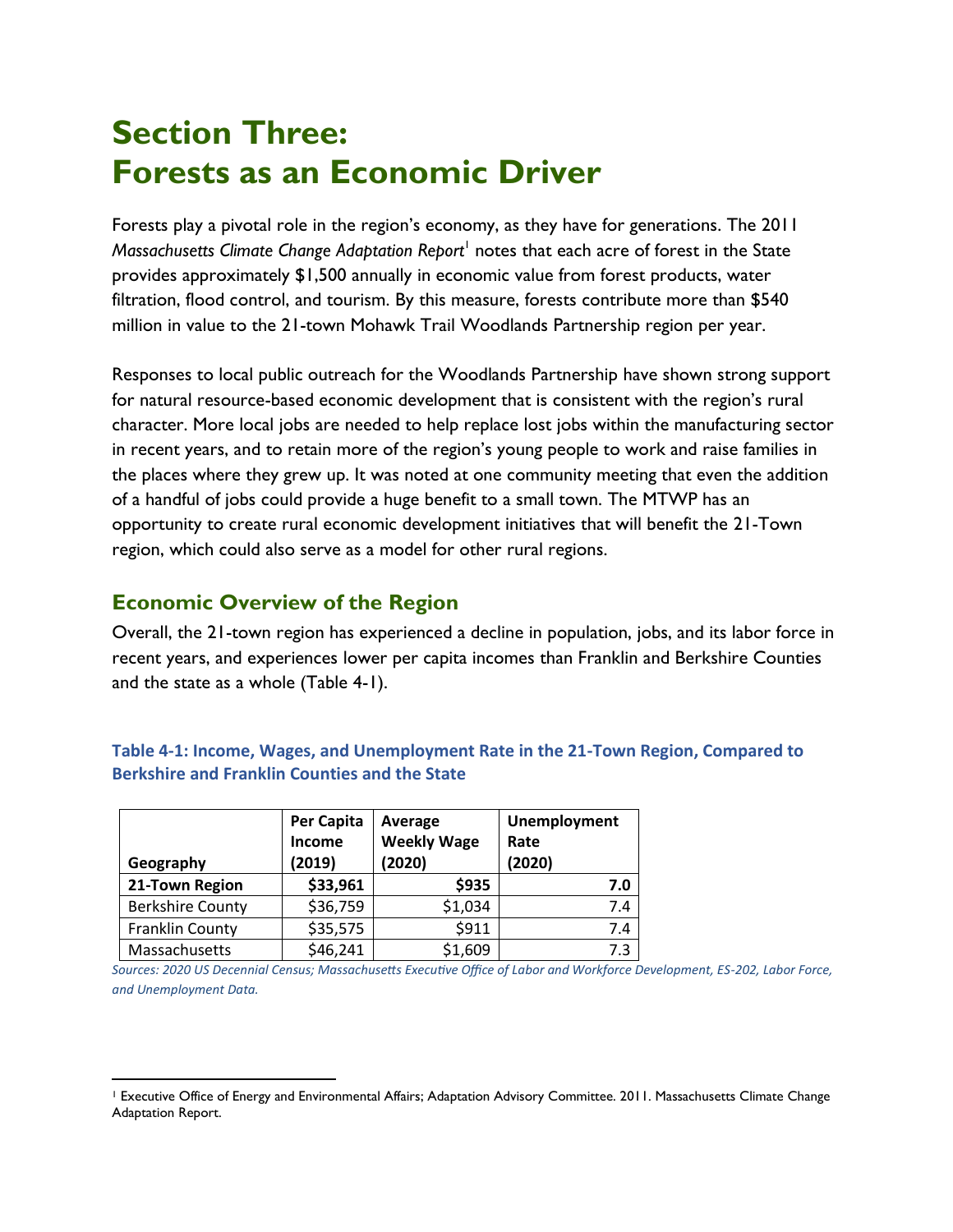Between 2010 and 2020, the 21-town region experienced a 3.6% decrease in total population (slowing a bit from the 4.9% decrease over the previous decade).<sup>2</sup> The region currently has a labor force, defined as people ages 16 and over who are either employed or actively seeking employment, of 24,823 (down from 26,285 circa 2013). $^3$  Between 2015 and 2020, the labor force in the region declined overall by 762, or  $3\%$  (Figure 4-1).<sup>4</sup> Average annual employment within the 21 towns has also fallen in the last decade, with a loss of approximately 1,483 jobs between 2010 and 2020.<sup>5</sup> Tables with data for each individual town can be found in the Appendix.

Per capita income in the 21-town region is less than in Berkshire and Franklin Counties and the state (Table 4-1).<sup>6</sup> The average weekly wage for all industry sectors in the 21-town region is slightly higher than the Franklin County average, lower than the Berkshire County average,  $^7$ and far lower than that of the state—wages in the region are 58% that of the state average weekly wage. The unemployment rate in the 21-town region jumped from 4.8% in 2015 to 7.0% in 2020, likely due in part to the COVID-19 pandemic. This unemployment rate was slightly lower than in both Berkshire and Franklin Counties and in the State as a whole.<sup>8</sup>



#### **Figure 4-1: 21-Town Labor Force, 2015-2020**

*Source: Massachusetts Executive Office of Labor and Workforce Development, labor force data.*

## **Forest Products**

<sup>2</sup> 2010 and 2020 U.S. Decennial Census.

<sup>3</sup> Massachusetts Executive Office of Labor and Workforce Development, Labor Force and Unemployment Data 2010-2020. <sup>4</sup> Ibid.

<sup>5</sup> Massachusetts Executive Office of Labor and Workforce Development, Labor Force and Unemployment Data 2010-2020.

<sup>6</sup> Esri 2021 estimates of per capita income derived by dividing aggregate income by the total population.

<sup>7</sup> Massachusetts Executive Office of Labor and Workforce Development, ES-202 Data, 2020.

<sup>8</sup> Massachusetts Executive Office of Labor and Workforce Development, Labor Force and Unemployment Data, 2020.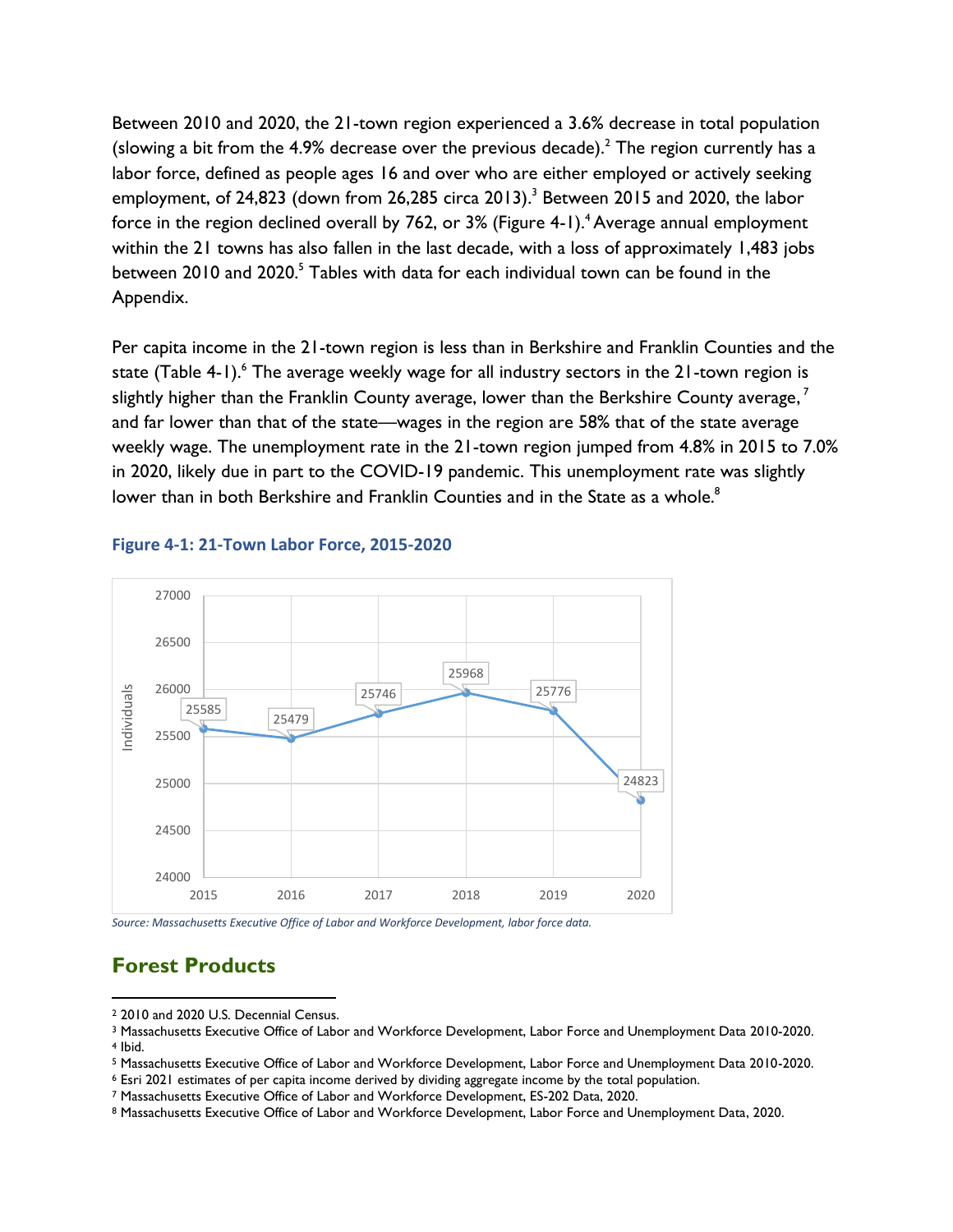The forest products industry includes jobs in the areas of forestry, logging, primary manufacturing (such as lumber and veneer products), and secondary manufacturing (finished consumer products) – and this sector has been a pillar of the region's economy. The industry includes paper manufacturing, which utilizes pulp, as well as wood for energy for heating and/or electric energy production<sup>9</sup>. Although demand for wood and paper products are high in the state, only approximately 2% of the wood used in the state is actually grown, harvested, and manufactured within Massachusetts, while the remaining 98% of wood products consumed in Massachusetts are imported from out-of-state.<sup>10</sup>

#### **Forest Product Industry Trends in the State**

Forestry and forest products are an important part of the regional and state economy: in 2020, the forest products sector provided Massachusetts with 27,566 jobs, consisting of 351 jobs in forestry and logging, 7,197 jobs in wood products manufacturing, and 20,018 jobs in paper manufacturing. However, trends point to more wood being processed out-of-state over time, with sawmills, paper mills, and other processing facilities declining in number and jobs (Figure 4-2). A 2007 survey of licensed harvesters in Massachusetts revealed that the majority (roughly 2/3rds) of logs harvested in Massachusetts are sent out-of-state for processing.<sup>11</sup> In a 2020 NEFF survey of Massachusetts licensed timber harvesters, 147 responded that said they had worked on an active logging job in the past 18 months.<sup>12</sup> The number of sawmills in Massachusetts has declined steadily, from 130 sawmills in 1973 to 49 in 2006.<sup>13</sup>

A steep decline in paper manufacturing in the past two decades has resulted in a loss of jobs and local markets for low-grade wood. Between 2001 and 2019, the number of business establishments in the state in the paper products sector declined by 50%, from 470 to 234, and jobs in this sector declined by 58% in the same time period. More recently, however, there has been a shift in this trend, with a significant increase in jobs in the paper products and wood products sectors between 2019 and 2020 (Figure 4-2). This may be due in part to increased demand for cardboard boxes and other packaging materials during the COVID-19 pandemic. In 2020, shipments of folding cartons increased by 5.5% in the United States.<sup>14</sup> In addition, forestry and logging jobs have remained relatively steady throughout the past two decades, with an increase seen over time (200 jobs in 2001 vs. 351

 $9$  MTWP enabling legislation states: "No funding received or expended by the partnership shall be used for: (i) the construction or operation of a wood pellet or biomass manufacturing facility."

<sup>&</sup>lt;sup>10</sup> Massachusetts Forest Action Plan: An Assessment of the Forest Resources of Massachusetts, UMass Amherst and MA DCR, June 2010.

<sup>11</sup> *Finding and Removing Barriers to Sustainable Harvest and Primary Processing of Massachusetts Native Woods*. Damery, Dr. David T., University of Massachusetts, Amherst. March 2008.

<sup>12</sup> Shakun, Jennifer and Jennifer Fish. 2020. *2020 Massachusetts Licensed Harvester Survey.* New England Forestry Foundation and Massachusetts Department of Conservation and Recreation.

<sup>13</sup> Massachusetts Sawmill Directory, 2006. MA Department of Conservation and Recreation Marketing and Utilization Program.

<sup>14</sup> Paperboard Packaging Council. 2020-21 Industry Outlook and Market Data Report.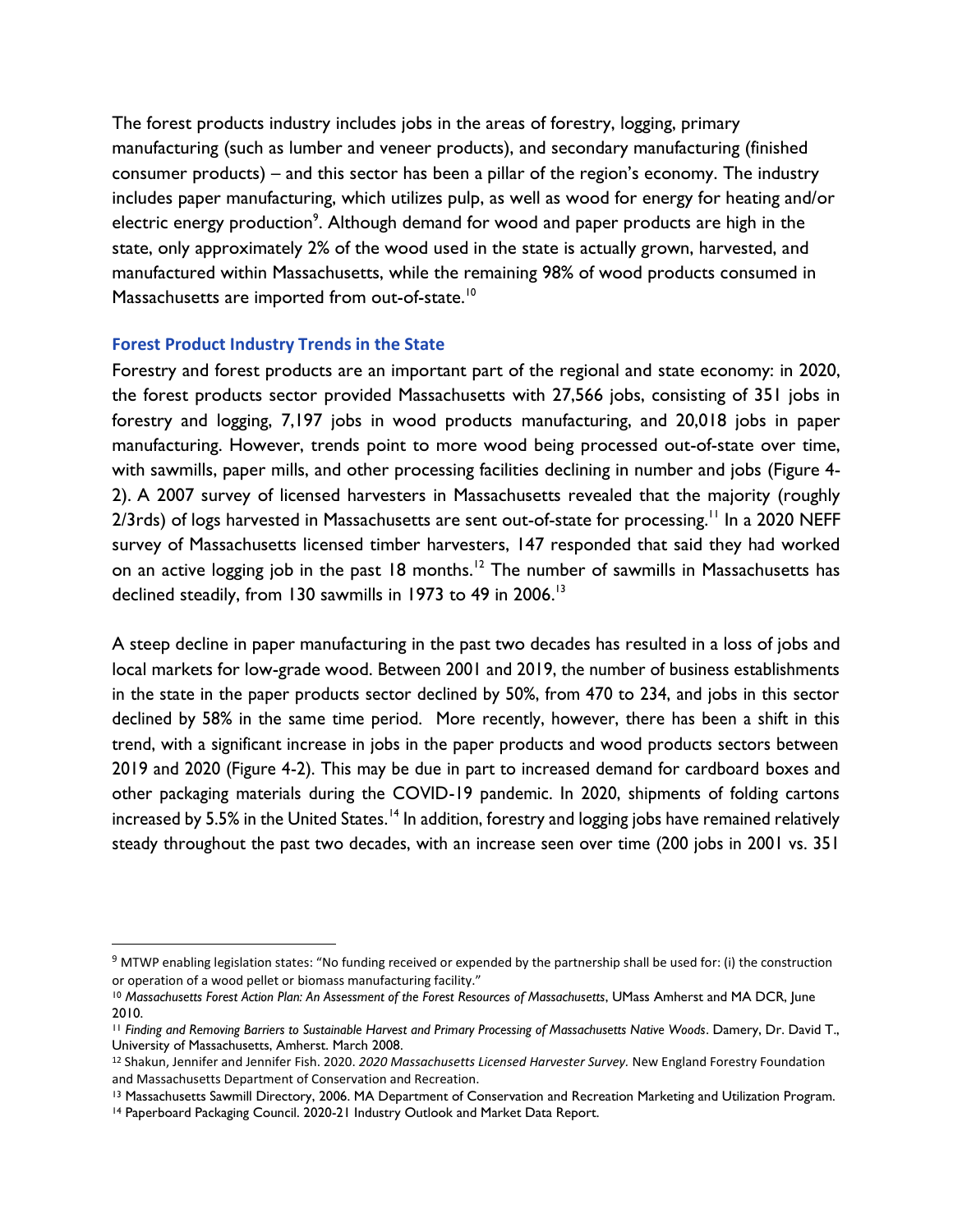in 2020). Support activities for forestry<sup>15</sup> have also grown, from four establishments in 2001 to 29 in 2020. 16



**Figure 4-2: Massachusetts Forestry and Forest Product Jobs, 2010-2020**

*Source: Massachusetts Executive Office of Labor and Workforce Development, employment and wage industry data (ES-202).*

#### **Forest Product Industry Trends in Berkshire and Franklin Counties**

Local processing and sale of wood products increases the economic benefit to the local and regional economy, but these sectors have declined over time in Berkshire and Franklin Counties even more steeply than in the state as a whole. Declines in local wood processing and sales have translated into a drastic decline in jobs in these sectors in Berkshire and Franklin Counties in the past two decades. Between 2001 and 2020, the number of business establishments in the wood product and paper manufacturing sectors in the two counties declined by 78% (Table 4-2), and average monthly employment in these sectors declined by 80% during the same period.<sup>17</sup>

One example is Deerfield Specialty Paper (formerly the Deerfield Glassine Company), a paper mill poised on the edge of the Deerfield River at the site of the former Ramage Paper Co., founded in 1887. Once producing 10 tons of paper a day<sup>18</sup> and the town of Monroe's main employer, the plant shut down in 1996. The town and FRCOG received a grant to remove the

<sup>15</sup> This industry comprises establishments primarily engaged in performing particular support activities related to timber production, wood technology, forestry economics and marketing, and forest protection. These establishments may provide support activities for forestry, such as estimating timber, forest firefighting, forest pest control, and consulting on wood attributes and reforestation.

<sup>16</sup> Massachusetts Executive Office of Labor and Workforce Development, ES-202 Data, 2001-2020.

<sup>17</sup> Massachusetts Executive Office of Labor and Workforce Development, ES-202 Data, 2001, 2010, 2020.

<sup>&</sup>lt;sup>18</sup> The former Ramage paper mill: Monroe is still working to rebound after the closing of their paper mill. Chronicle. Updated: Mar 14, 2019. [https://www.wcvb.com/article/the-former-ramage-paper-mill/26829021](about:blank)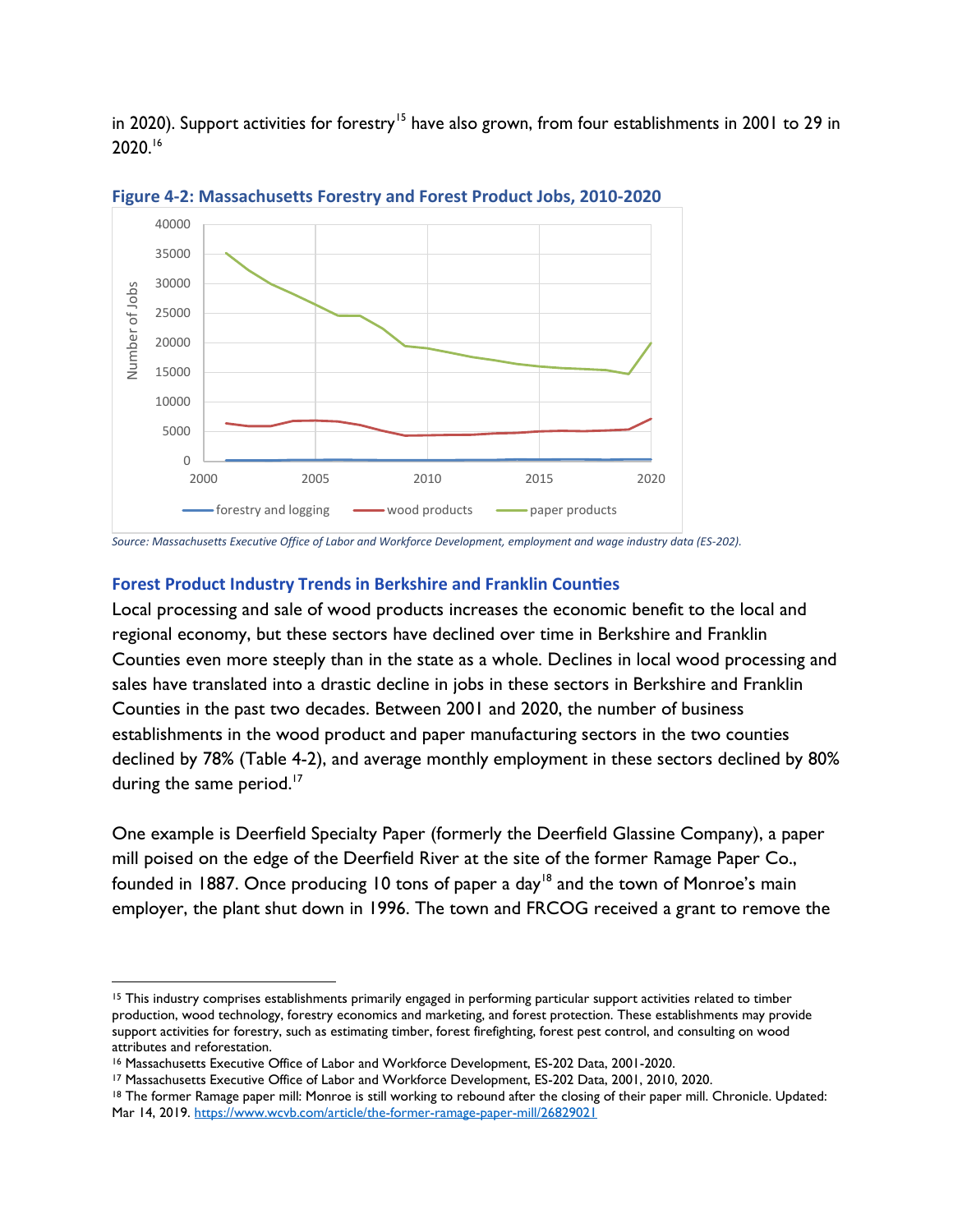deteriorating building in 2016 and clean up the site, which is now a launching area for whitewater rafting excursions.<sup>19</sup>

Still, employment within the wood product and paper manufacturing sectors continues to represent 1.2% of all employment within the two counties, a higher percentage than within the state as a whole (0.8%). Western Mass Wood, which maintains an unofficial directory of local wood supplies, lists 32 active sawmills (stationary and portable) in Berkshire County and 22 in Franklin County; this includes 16 mills in the 21-town region.<sup>20</sup> Currently, local mills tend to manufacture products for local markets, and compete well primarily in two areas: niche, highvalue products, and bulky products that are difficult to ship, such as industrial sawn wood, firewood, and mulch. $21$ 

Agriculture is an important sector of the economy in Berkshire and Franklin Counties, and woodlots are a vital part of many farms. In 2012 there were 140 farms selling forest products (not including Christmas trees, short rotation woody crops, or maple syrup), an increase of 35 since 2007, with total income from these sales amounting to \$2,308,000.<sup>22</sup> Within the 21-town region, wood products offered by farms includes firewood, framing timbers, siding, and lumber. $23$ 



*The decline in local wood processing has translated to fewer jobs in wood product manufacturing in Berkshire and Franklin Counties.*

<sup>19</sup> FACT SHEET: Brownfields Clean-up Project for the Former Ramage Paper Mill – Wood Structure, Depot Street, Monroe, MA. https://frcog.org/wp-content/uploads/2016/11/Ramage-Wood-Structure-Fact-Sheet.pdf

<sup>23</sup> From a search of farms on the Community Involved in Sustaining Agriculture (CISA) and Berkshire Grown websites: [http://www.buylocalfood.org/; http://berkshiregrown.org/.](about:blank)

<sup>20</sup> Massachusetts Woodlands Institute. 2018. Western Mass Wood. Find Local Wood: A Directory of Local Wood Suppliers. [http://www.westernmasswood.org/find-local-wood/](about:blank)

<sup>21</sup> Massachusetts State Forest Action Plan, 2020. Massachusetts Department of Conservation and Recreation.

<sup>22</sup> United States Department of Agriculture (USDA) 2007 and 2012 Census of Agriculture.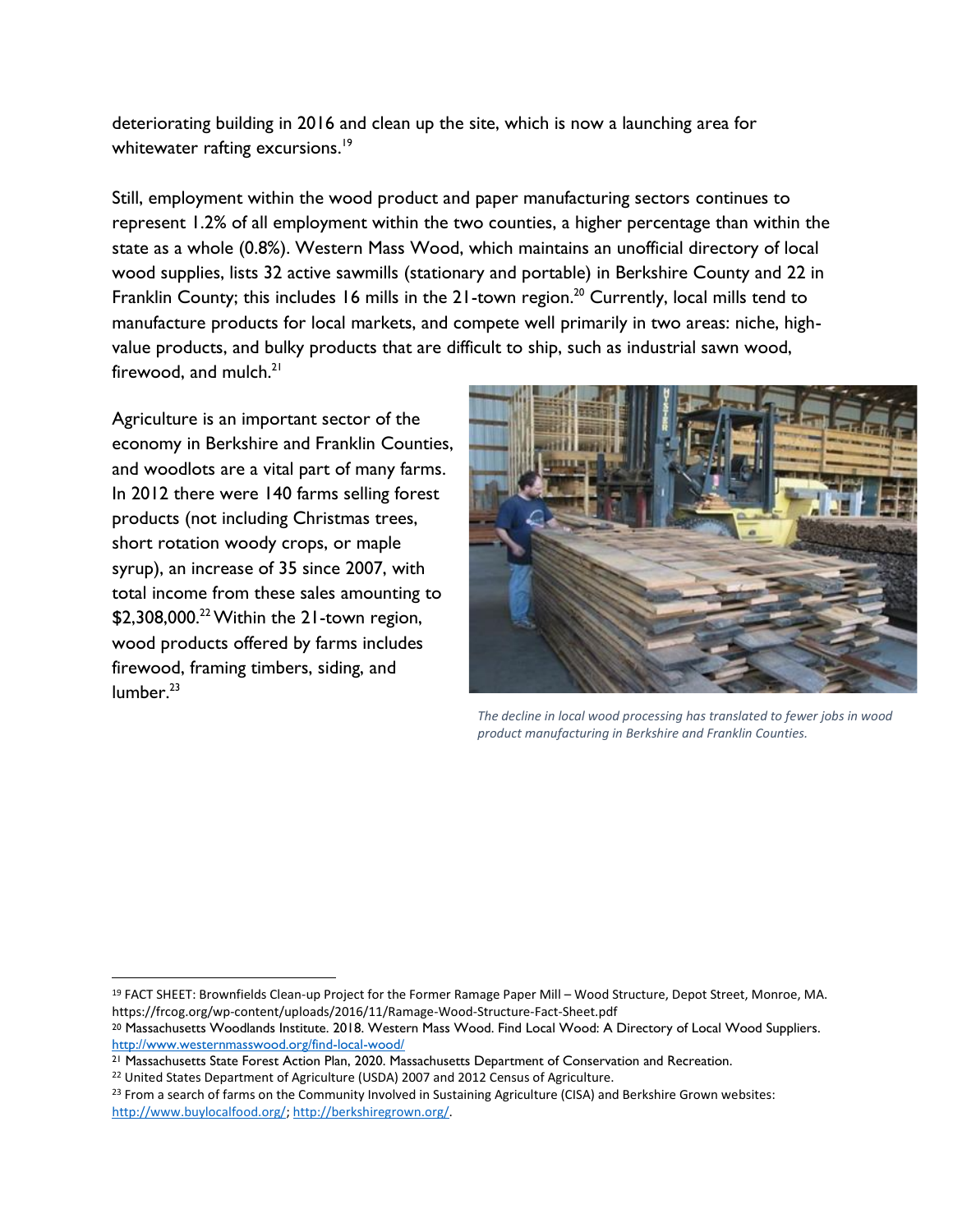### **Table 4-3: 2001, 2010, and 2020 Number of Establishments and Average Monthly Employment, Berkshire and Franklin Counties**

| <b>Sector</b>                     | 2001  | 2010  | 2020 | $2001 -$<br>2020<br>Change | 2001-<br>2020 %<br>Change |  |  |
|-----------------------------------|-------|-------|------|----------------------------|---------------------------|--|--|
| <b>Number of Establishments</b>   |       |       |      |                            |                           |  |  |
| <b>Wood Product</b>               |       |       |      |                            |                           |  |  |
| Manufacturing                     | 54    | 10    | 11   | $-43$                      | $-80%$                    |  |  |
| Paper                             |       |       |      |                            |                           |  |  |
| Manufacturing                     | 42    | 26    | 10   | -32                        | -76%                      |  |  |
| Total                             | 96    | 36    | 21   | -75                        | -78%                      |  |  |
| <b>Average Monthly Employment</b> |       |       |      |                            |                           |  |  |
| <b>Wood Product</b>               |       |       |      |                            |                           |  |  |
| Manufacturing                     | 574   | 133   | 45   | $-529$                     | $-92%$                    |  |  |
| Paper                             |       |       |      |                            |                           |  |  |
| Manufacturing                     | 4,597 | 2,189 | 968  | $-3599$                    | $-79%$                    |  |  |
| Total                             | 5,141 | 2,322 | 1013 | $-4128$                    | -80%                      |  |  |

*Source: Massachusetts Executive Office of Labor and Workforce Development, ES-202 Data.*

# *SIDEBAR* **LEVER Supports Entrepreneurial Spirit**

Lever Inc., a business incubator based in North Adams with a seat on MTWP's Board, has conducted two separate Mohawk Trail Entrepreneur Challenges focusing on woodland-related tourism or natural products businesses based in Partnership member towns. Through the Challenges, funded by a \$60,000 EOEEA grant, owners of regional businesses that are creating jobs receive expert advice on business plans and compete for a \$25,000 grant to invest in their venture. The owners of Foolhardy Hill, a new campground in Charlemont seeking to attract eco-tourists, won the first Challenge and shared their story at the June 2021 MTWP Board meeting. The 2022 Challenge is focused on companies developing sustainable wood and forest product businesses (not including wood-based fuels). The competitions prioritized business models that 1) serve customers from within and outside of the Mohawk Trail region, 2) have high potential to create new jobs, 3) are capable of attracting grant, debt or equity financing.<sup>24</sup>

<sup>24</sup> Lever, Inc[. https://leverinc.org/challenges/](about:blank)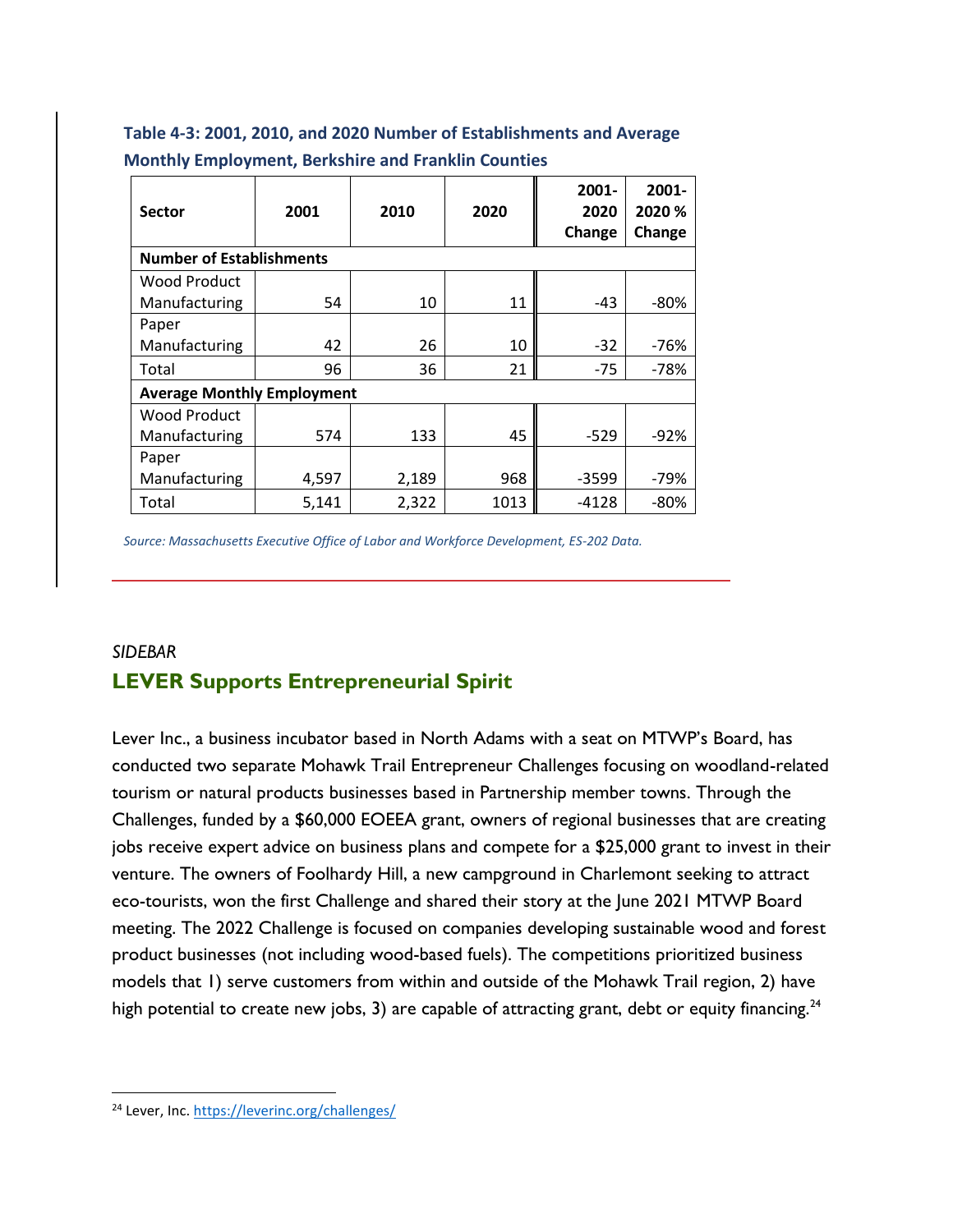#### **Factors of Decline and Community Needs**

There are a number of factors that have likely contributed to the decline in the forest products industry in Massachusetts over time, including: <sup>25</sup> Globalization imported and development of low-cost shipping methods that allow for shipment to international markets; competition from high-production mills in northern New England and Canada; steep energy, insurance, and equipment upgrade costs that act as hurdles to smaller companies and mills; and the small parcels and diverse private land ownership patterns that characterize Massachusetts and create challenges to forestland management. Public outreach for the Woodlands Partnership highlighted some of the concerns and needs of local forest product businesses, including:

- the need for more processing facilities in the region;
- assistance for locally-owned sawmills to upgrade equipment and meet regulations;
- assistance for businesses to upgrade equipment to conduct low-impact logging;
- the need to develop more local markets for low-grade wood and wood products and provide marketing assistance to businesses;
- the need to assist harvesters with equipment (timber mats, etc.) to deal with significant reductions in frozen-ground conditions due to climate change; and,
- the need to conduct additional outreach, education, and coordination among landowners.

A need to develop local markets for low-grade wood was heard at several early Partnership community meetings. This wood has little to no marketable value for lumber and is not costeffective to ship long distances, necessitating the need for local markets. It can be used for firewood, pallets, wood pellets, and potentially for flooring and other products if local mills are set up to process small-diameter logs. Establishing more local markets for low-grade wood would help to support sustainable forestry, improve long-term timber management, increase the value of harvests and income to landowners, and support local jobs.

This need to develop better markets for low-grade wood also emerged as a theme in the 2020 state timber harvester survey, in which 76% of respondents said they made adjustments due to weather, and respondents reported stopped work during logging season an average of 47 days a year due to weather conditions (thawed or wet soils), a situation that appears to be more common due to warmer winters.<sup>26</sup>

#### **Harvesting and Stumpage Trends**

Despite the challenges and declines seen in the forest products industry in recent decades, markets and prices for sawlogs and some low-grade wood (firewood, roundwood, and chips) in

<sup>25</sup> Summarized from *Finding and Removing Barriers to Sustainable Harvest and Primary Processing of Massachusetts Native Woods*. Damery, Dr. David T., University of Massachusetts, Amherst. March 2008; 2020 Massachusetts State Forest Action Plan; and from input from the Massachusetts Department of Conservation and Recreation, January 2015.

<sup>26</sup> Shakun, Jennifer and Jennifer Fish. 2020. *2020 Massachusetts Licensed Harvester Survey.* New England Forestry Foundation and Massachusetts Department of Conservation and Recreation.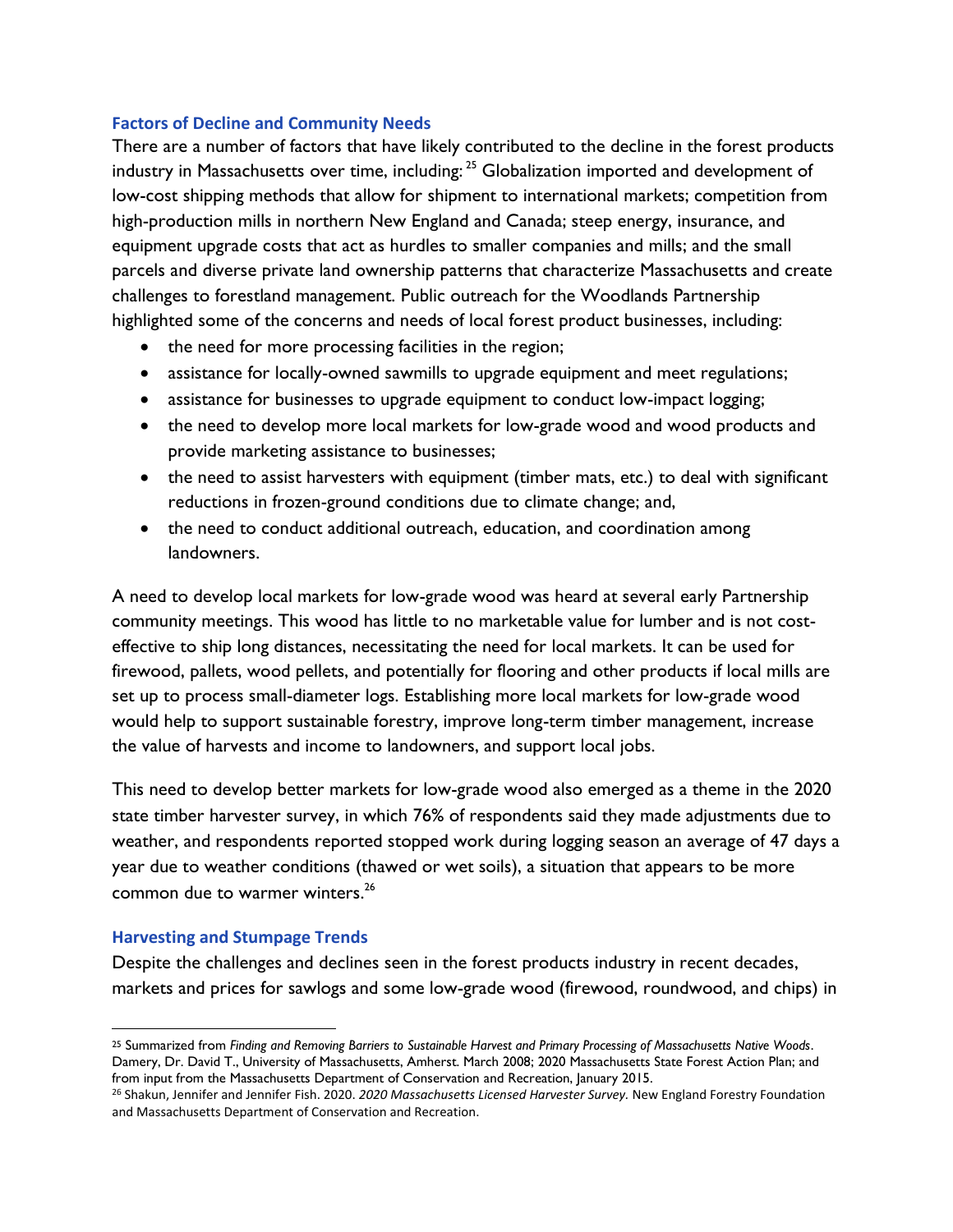the state are strong and demand is very high.<sup>27</sup> The 2020 Massachusetts Forest Action Plan notes that Forest Cutting Plans filed with the DCR over the last decade indicate there has been a trend of increasing harvest volume planned in the state, with an average of  $15,547,000$ ft<sup>3</sup> planned for harvest between 2010 and 2017.  $^{28}$  This volume is higher than the average volume planned for harvest from 2003-2009 and includes an increase in volume of chips and pulp. Stumpage prices (prices paid for harvest rights of standing timber), which slumped during the nationwide recession of 2007-2009, have rebounded strongly in the last decade (Figure 4-3), although they have not returned to pre-downturn levels for every species.<sup>29</sup> The most recent available stumpage reports (2021, quarters 1-3) indicate average median prices of \$313, \$295, and \$58 per thousand board feet for red oak, sugar maple, and white pine, respectively.<sup>30</sup> On its estimated 2.9 million acres of timberland,<sup>31</sup> the annual net growth of forests in Massachusetts well exceeds annual harvest levels, with a growth-to-harvest ratio of 12.7-to-1 estimated on timberlands in Massachusetts in 2008, $32$  and a 6.8-to-1 growth to harvest ratio estimated in 2017.<sup>33</sup> Harvest levels have the potential to be sustainably increased in the 21-town region through programs of DCR's Working Forest Initiative (Forest Stewardship, Foresters for the Birds and climate-smart forestry practices identified by Mass Audubon and other experts), or the Exemplary Forestry approach developed by the New England Forestry Foundation, which balances climate mitigation and growing more and better quality wood with habitat needs for a region's umbrella wildlife species.<sup>34</sup>



#### **Figure 4-3: Stumpage Price Trends Over Time (1994-2018) for Red Oak, Sugar Maple, and White Pine**

*Prices are adjusted for inflation and are represented in 2018 dollars. Source: UMass Amherst, MassWoods. 2022. Price Trends over Time by Species (1994-2018). https://masswoods.org/stumpage/trends*

<sup>27</sup> Input for the Massachusetts Department of Conservation and Recreation, January 2015.

<sup>28</sup> Massachusetts State Forest Action Plan, 2020. Massachusetts Department of Conservation and Recreation.

<sup>&</sup>lt;sup>29</sup> UMass Amherst, MassWoods. 2022. Price Trends over Time by Species (1994-2018)[. https://masswoods.org/stumpage/trends](about:blank) <sup>30</sup> Ibid.

<sup>&</sup>lt;sup>31</sup> Massachusetts State Forest Action Plan, 2020. Massachusetts Department of Conservation and Recreation.

<sup>32</sup> Cretaz et al. 2010. *An Assessment of the Forest Resources of Massachusetts*. USDA Forest Service. Ratio estimated from 2008 Forest Inventory Analysis data. The U.S. Forest Service defines timberland as "forest land that is producing or is capable of producing crops of industrial wood over 20 cubic feet per acre, per year, and not withdrawn from timber utilization by statute or administrative regulation."

<sup>33</sup> Massachusetts State Forest Action Plan, 2020. Massachusetts Department of Conservation and Recreation.

<sup>34</sup> For more on Exemplary Forestry, visit [https://newenglandforestry.org/learn/initiatives/exemplary-forestry/](about:blank)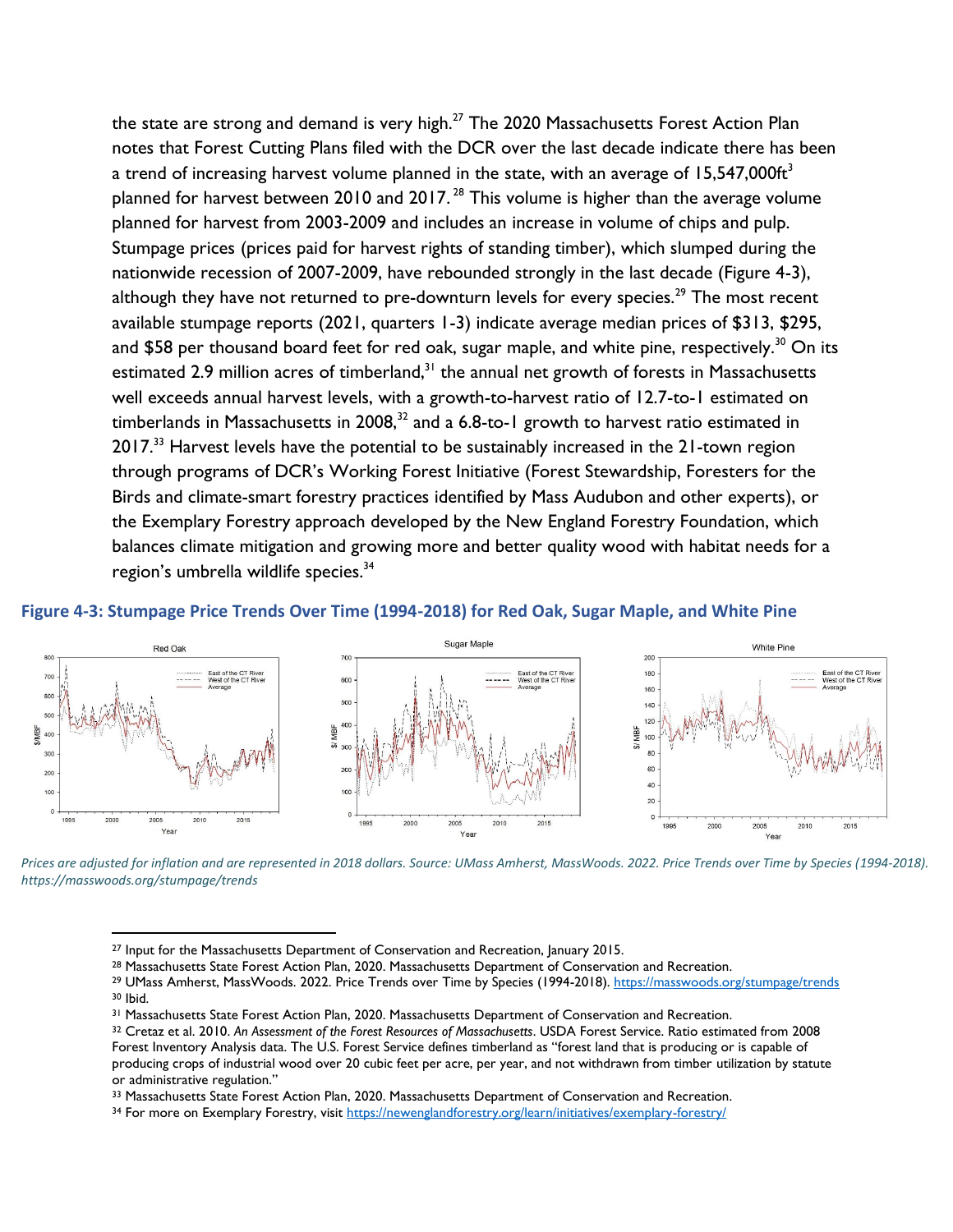#### *Increasing Sustainably Harvested and Processed Wood in the Region*

Increasing the amount of wood sustainably harvested and processed in the region could result in more businesses and jobs within the forestry, logging, and primary processing sectors. This could in turn provide additional tax revenue to towns. Additionally, sustainable timber harvests can be a valuable source of income for landowners, thereby reducing pressures to sell forest land for development and supporting continued ownership and stewardship of the land.

Poor harvesting practices such as high-grading, which removes the most valuable trees and leaves the rest, reduces the future value for wood production, reduces growth rates, damages the forest aesthetics and gene pool, increases vulnerability to disturbances such as invasive species, and reduces the long-term ability of the forest to sequester carbon.<sup>35</sup> Sustainable forestry means keeping forests healthy, dynamic, and productive for future generations. It addresses all of the resources provided by forests, including habitat, clean water and air, carbon sequestration, recreation, timber, jobs, and scenic beauty, and seeks to keep viable all of these options and opportunities.<sup>36</sup> While active management is not suitable for all lands, sustainable forestry can increase resilience to climate change through the addition of diversity to the forest structure, management of invasive species and diseases, creation and improvement of wildlife habitat, and by enhancement of a forest's capacity to sequester carbon.<sup>37</sup> Having a healthy harvesting and processing infrastructure will help the region better respond to the changing conditions in the forests from climate change.

#### *Increasing Local Markets for Wood Products*

Increasing the percentage of wood that remains in the state for consumption could support primary processing facilities such as sawmills that are set up to sell to local markets, and small businesses and craftspeople who sell finished consumer products locally and will keep more dollars circulating in the local economy. The "Buy Local" movement has steadily grown in popularity in the region and offers an opportunity to increase the production and sale of local wood products in Massachusetts.

By using more wood from its own forests, Massachusetts could reduce costs and emissions associated with long-distance shipping and reduce environmental impacts from incentive for illegal logging or destructive practices in regions where the wood is being imported from, which

<sup>35</sup> *Climate Change, Carbon, and the Forests of the Northeast*. Robert T. Perschel, Evans, Alexander M., and Summers, Marcia J. Forest Guild, December 2007; *High Grade Harvesting: Understand the Impacts, Know your Options*. Paul Catanzaro, Anthony D'Amato, University of Massachusetts Amherst.

<sup>36</sup> *Diameter Limit Cutting and Silviculture in Northeastern Forests: A Primer for Landowners, Practitioners, and Policy Makers*. USDA Forest Service, 2005; *What is Sustainable Forestry?* Peter J. Smallidge, NYS Extension Forester, Cornell Forestry Extension Program.

<sup>37</sup> Hines, S.J.; Daniels, A. 2011. Private Forestland Stewardship. (October 10, 2011). U.S. Department of Agriculture, Forest Service, Climate Change Resource Center. [www.fs.usda.gov/ccrc/topics/forest-stewardship/.](about:blank)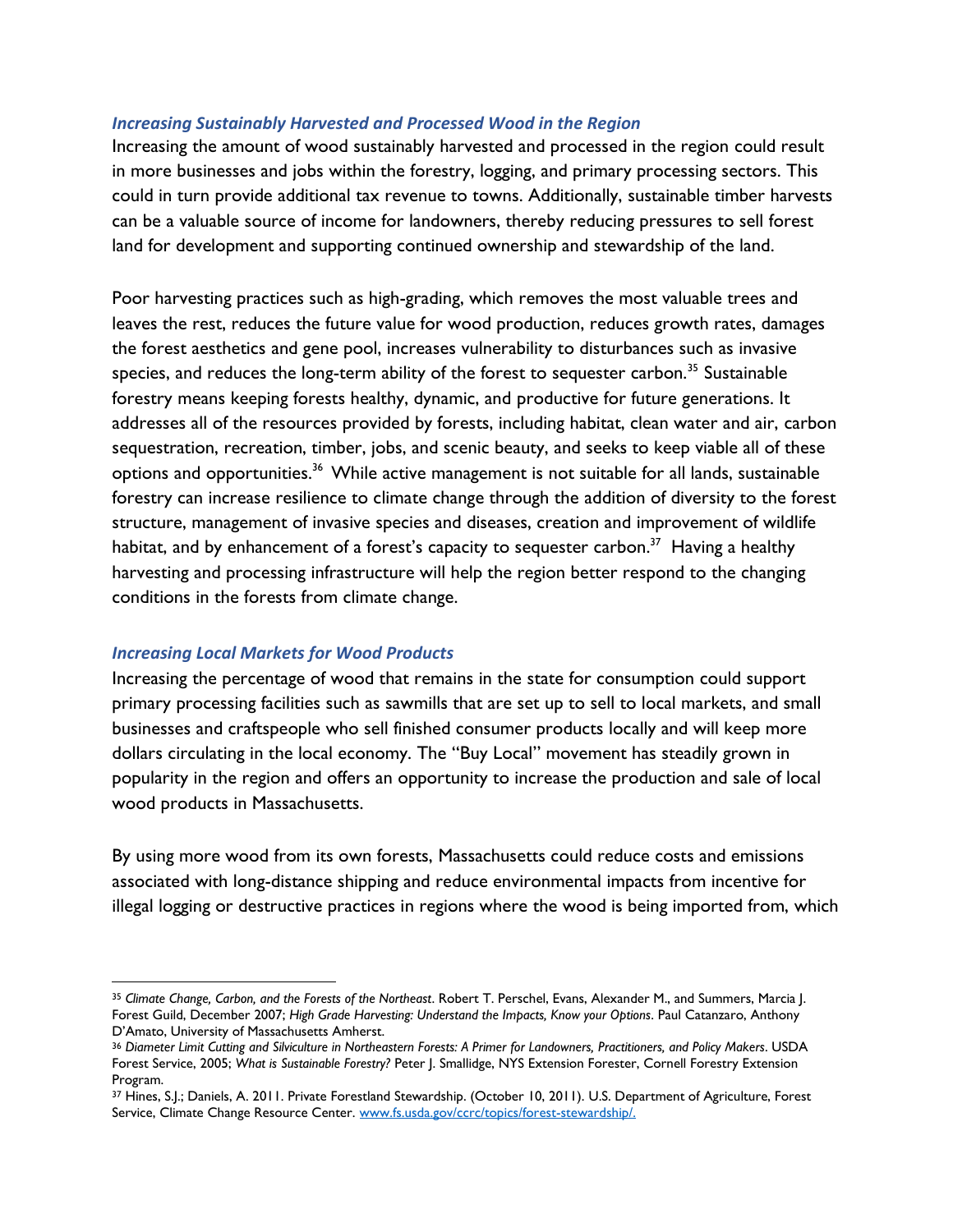are often areas with less environmental oversight than in Massachusetts. $^{38}$  There is a burgeoning "green" construction business sector in the region, which could tie into a Buy Local Wood movement for construction materials. The State Building Code allows for the use of ungraded native wood produced by registered mills in the building of one- and two-story dwellings, barns, and sheds.

#### *Mass Timber*

A recent focus of the climate and sustainability movement, through initiatives like WoodWorks<sup>39</sup> and the New England Forestry Foundation's Forest-to-Cities Climate Challenge,<sup>40</sup> has been replacing energy-intensive structural building materials like steel and concrete with mass timber (large, strong, multi-layered building elements created by joining smaller pieces of lumber together). Replacing steel and concrete with long-lived wood products has substantial potential climate benefits.<sup>41</sup> Trees, a renewable resource, remove carbon dioxide from the atmosphere through photosynthesis while growing, and this carbon remains stored in wood, or products like mass timber, for decades after harvest (as long as the building stands, and often much longer). $^{42}$ 

An increased demand for mass timber in the area could support sustainable forest management on land in the region as well as the forest products industry. The 2021 International Building Code (IBC) allows the use of mass timber in structures up to 18 stories and there are now more than 1000 U.S. mass timber buildings completed or in design. The Mass Timber Dialogue<sup>43</sup> was a year-long discussion among scientists, NGO's and state policy staff from Massachusetts, New Hampshire, Vermont and New York which agreed upon a blueprint to move forward with sustainable forestry in the region to support more use of mass timber.

<sup>38</sup> *The Illusion of Preservation: A Global Environmental Argument for the Local Production of Natural Resources.* Mary M. Berlik, Kittredge, David B., and Foster, David R. Harvard Forest. Harvard University Press. 2002.

<sup>39</sup> Woodworks[: https://www.woodworks.org/why-wood/sustainability/](about:blank)

<sup>40</sup> New England Forestry Foundation. 2022. Forests-to-Cities Climate Challenge. [https://foresttocities.org/](about:blank)

<sup>41</sup> National Alliance of Forest Owners (NAFO). [https://www.forestcarbondataviz.org/](about:blank)

<sup>42</sup> *Build It With Wood*. [https://builditwithwood.org/](about:blank)

<sup>43</sup> Mass Timber Regional Dialogue: [https://www.masstimberregionaldialogue.com/](about:blank)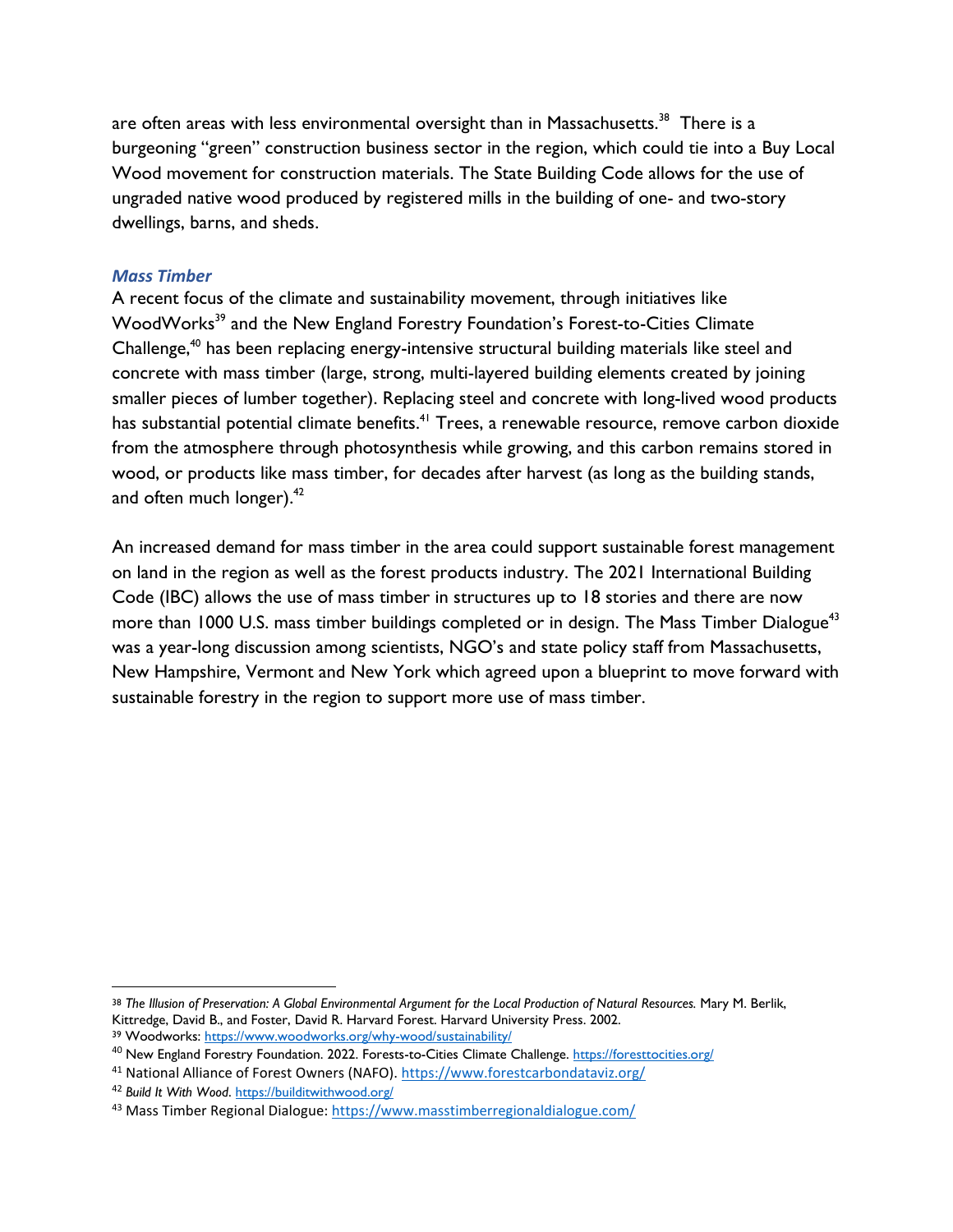

Wood Innovations grant, the New England Forestry Foundation commissioned an assessment of the potential for a mass timber mill in New England, which concluded that regional mass timber production could be competitive in the U.S. Northeast market.<sup>44</sup> Analysis done by the University of Massachusetts Amherst

With support from a U.S. Forest Service

*John W. Olver Design Building, UMass Amherst. Photo: https://bct.eco.umass.edu/aboutus/the-design-building-at-umass-amherst/*

in their wood construction lab in the Olver Design building (the largest modern institutional wood building in the East), has shown that eastern hemlock and white pine grown in Western Massachusetts can be used to make Mass Timber panels. A current project is producing eastern hemlock wood panels for use in Boston's first mass timber building this summer.

#### *Wood Energy for Home Heating*

Currently, an estimated 11% of homes (2,308) in the 21-town region heat with wood, compared to 14% in Franklin County and 5% in Berkshire County. Roughly 44% (9,220) of households use fuel oil to heat their homes, the most common type of home heating fuel used in the region.

#### *Wood Building Insulation*

Using low quality wood to make sustainable building insulation has a nearly \$1 billion market in Europe and the U.S. is opening its first wood insulation mill in central Maine.<sup>45</sup> This technology has many environmental advantages over energy intensive fiberglass, plastic or rock wool insulation which currently make up all building insulation. Building insulation cannot be economically shipped long distances, so locally grown and manufactured wood insulation may be a potential new market for the MTWP.

<sup>44</sup> Poyry and New England Forestry Foundation. 2017. Assessing the Wood Supply and Investment Potential for a New England Engineered Wood Products Mill.

<sup>45</sup> [https://golab.us/](about:blank)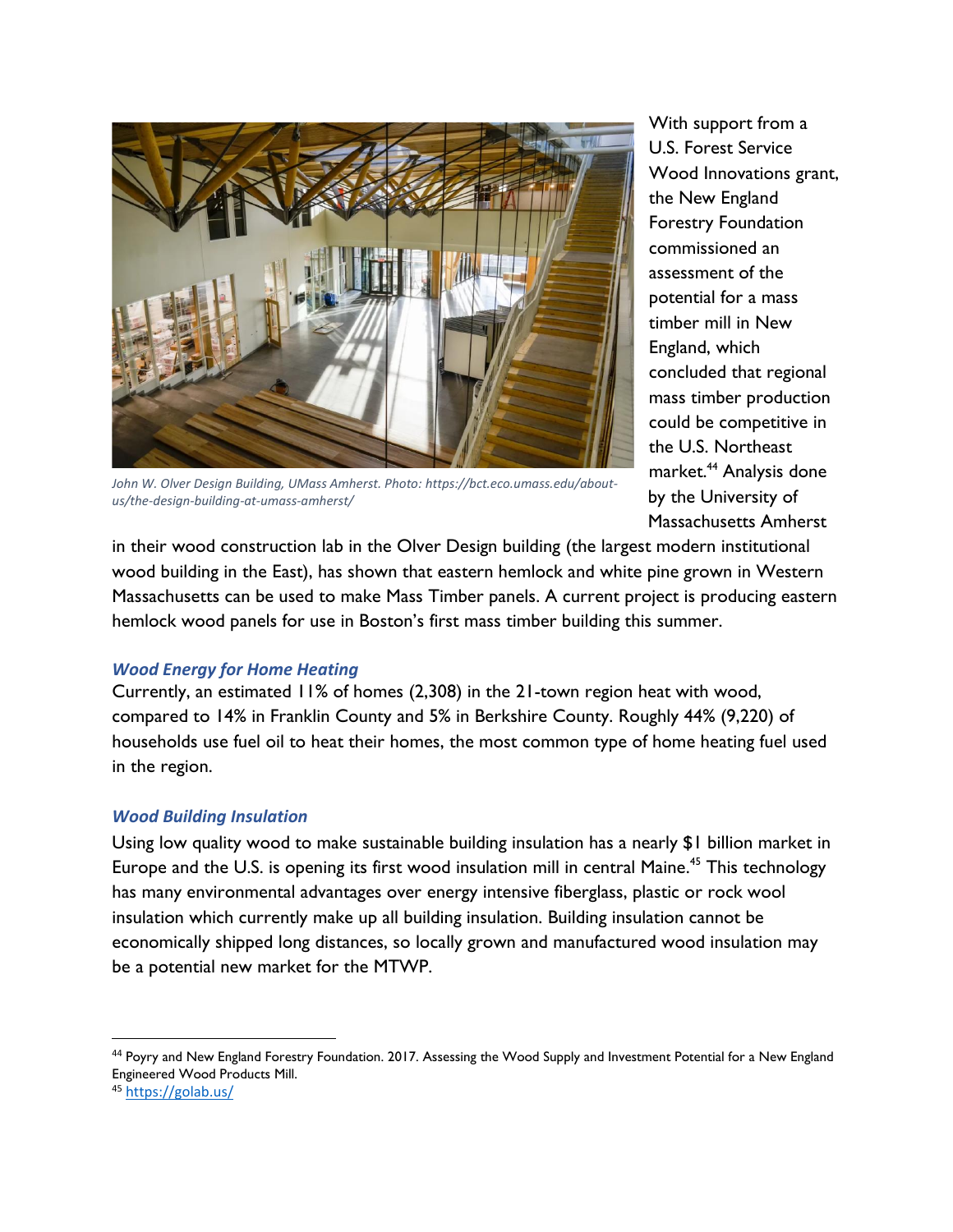# **Climate Change, Payments for Ecosystem Services, and Carbon Markets**

Future climate change scenarios, about which there is broad scientific consensus, predict generally hotter, drier conditions in the northeastern United States in the next 50–100 years, $\rm ^{46}$ marked by increased variability and intensity of events. Generally, shorter, warmer winters with less snowfall are predicted, as well as hydrological changes including an increase in extreme rain events and flooding, increased precipitation during winter, earlier peak stream flows in spring, and drier conditions and increased drought during the growing season. An increase in other extreme weather events like windstorms, hurricanes, and ice storms are also predicted, as well as species range shifts and growing impacts from invasive insects and diseases.<sup>47</sup>

As climate change progresses, payments for ecosystem services, particularly those services that can help mitigate the effects of climate change, will likely continue to gain momentum in the state and could greatly benefit the 21-town region. Forests provide a wide range of ecosystem services in addition to wood products and outdoor recreation—they clean the air, filter water supplies, control floods and erosion, sustain biodiversity and genetic resources, and sequester and store carbon from the atmosphere.<sup>48</sup> These services have tremendous economic value—in their absence, humans are forced to engineer costly systems to perform the same functions that otherwise occur naturally. The Massachusetts Audubon Society has estimated the nonmarket value of the services natural areas provide within the state (i.e., flood control, climate mitigation, water filtration) at billions of dollars annually.<sup>49</sup>

The MTWP has the potential to facilitate a shift towards increased payments for ecosystem services in the 21-town region by advocating with local and state representatives securing climate-focused grants, and promoting or connecting municipalities and other landowners with initiatives such as the:

- Pilot Forest Climate Resilience Program (Mass Audubon) and related climate-smart forestry practices developed with DCR and numerous conservation partners to address climate adaptation and managing forests for carbon;
- Exemplary Forestry practices developed around the needs of umbrella wildlife species and to sustainably grow more wood (NEFF);

<sup>46</sup> Kunkel, K.E., et al. 2013. *Regional Climate Trends and Scenarios for the U.S. National Climate Assessment*. Part 1. Climate of the Northeast U.S. US Department of Commerce, National Oceanic and Atmospheric Administration: Washington, DC.

<sup>47</sup> Janowiak, Maria. 2019. *What's at Risk? Implications of Climate Change in Massachusetts' Forests*. Presentation to Massachusetts Department of Conservation and Recreation (Forestry Division); Swanston et al. 2018. *Vulnerability of Forests of the Midwest and Northeast United States to Climate Change*. Climatic Change 146: 103–116.

<sup>48</sup> Balloffet, N; Deal, R; Hines, Sarah; Larry, B; Smith, N. 2012. *Ecosystem Services and Climate Change*. (February 4, 2012). U.S. Department of Agriculture, Forest Service, Climate Change Resource Center.

<sup>49</sup> Mass Audubon. 2020. *Losing Ground: Nature's Value in a Changing Climate*.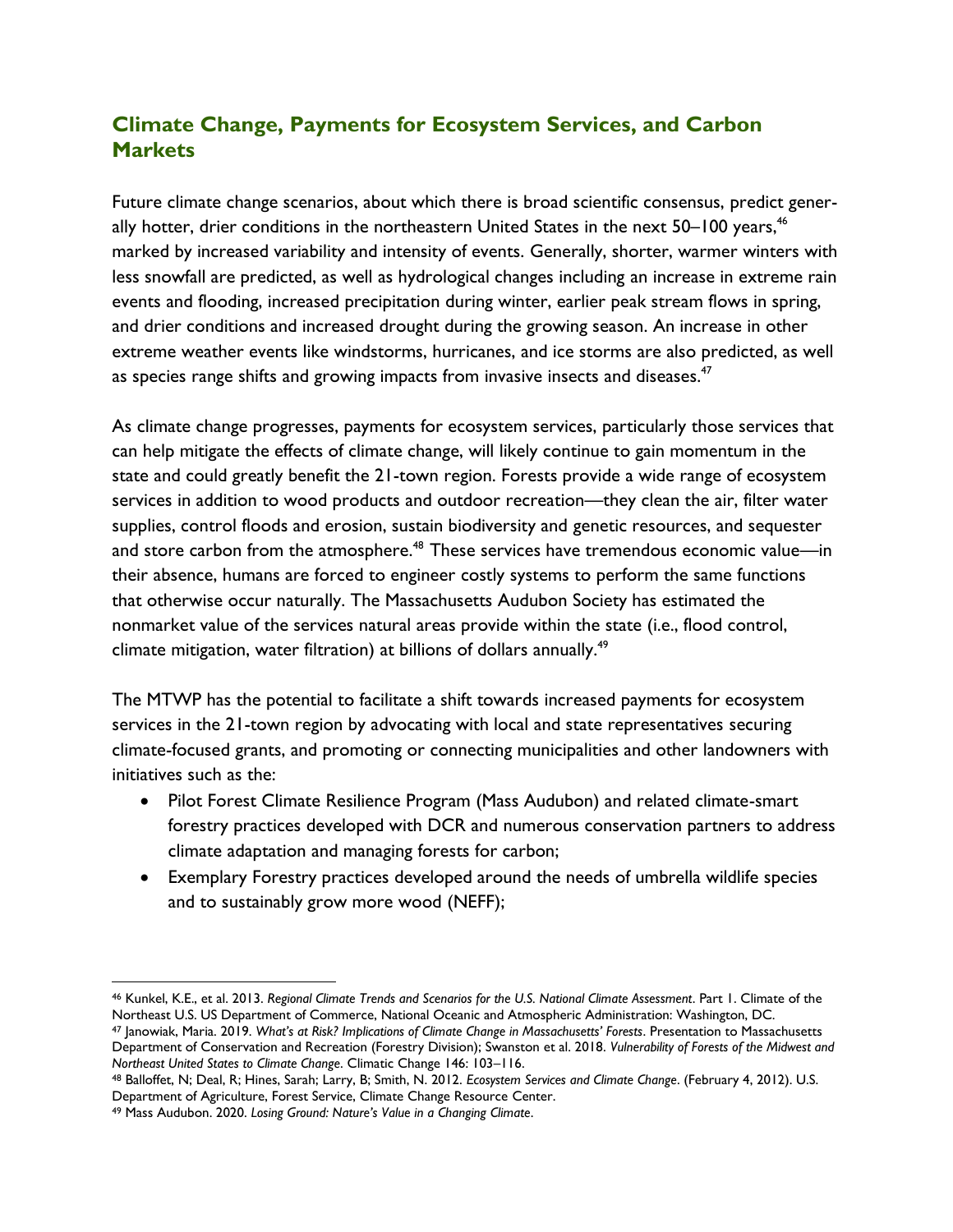- Forest Legacy Program, for which DCR is submitting an application to make the 21 town Partnership region eligible for this federal competitive conservation funding program in which easements can be purchased from willing sellers, and;
- Wild Carbon Credits program (Northeast Wilderness Trust).

#### **Forest Carbon Offset Projects for Municipalities and Landowners**

A growing field in the realm of payments for ecosystem services are carbon markets. In the 21 town region, developing and increasing access to carbon markets could result in job growth in the inventory, qualification, verification, marketing, and sale of carbon credits,<sup>50</sup> and carbon markets can provide additional income to landowners and create an incentive for private landowners to sustainably manage their forests. Forest management for carbon sequestration and storage may also include harvests to improve forest health or specific wildlife habitats, which could support wood products businesses.

Through carbon markets, landowners who manage their forests for increased (additional) carbon storage have the potential to sell this additional stored carbon as "carbon credits." Landowners can sell these credits to companies or individuals interested in offsetting their own carbon emissions. A successful forest carbon project can create sustainable revenue for a town or individuals over many years. Currently, a carbon project in New England typically needs at least 3,000 acres of well-stocked forest for revenue to exceed the initial development costs, meaning that aggregate projects are often needed, in which several landowners or municipalities bundle multiple landholdings to make the project viable.<sup>51</sup> However, there are several emerging companies and initiatives focused on making carbon projects accessible to smaller landowners, which may gain traction over time, e.g., the Family Forest Carbon Project, developed by The Nature Conservancy and American Forest Foundation, Forest Carbon Works, and Natural Capital Exchange (NCX). In Massachusetts, Mass Audubon provides technical assistance and outreach to municipalities interested in forest carbon offset projects through their Climate-Smart Forestry program.<sup>52</sup>

There are several examples of successful aggregate carbon projects in New England, although, to date, there are no established projects located in the 21-town region (though a state grant helped to fund the towns of Williamstown and Conway to explore the potential for a carbon credit program with local landowners).

<sup>50</sup> Wildlands and Woodlands, A Vision for the New England Landscape. [http://www.wildlandsandwoodlands.org/home](about:blank) <sup>51</sup> Mass Audubon. 2022. Climate-Smart Forestry. *Carbon Offset Case Studies*. [https://www.massaudubon.org/our-conservation](about:blank)[work/ecological-management/habitat-management/climate-smart-forestry](about:blank)

<sup>52</sup> Mass Audubon. 2022. Climate-Smart Forestry. https://www.massaudubon.org/our-conservation-work/ecologicalmanagement/habitat-management/climate-smart-forestry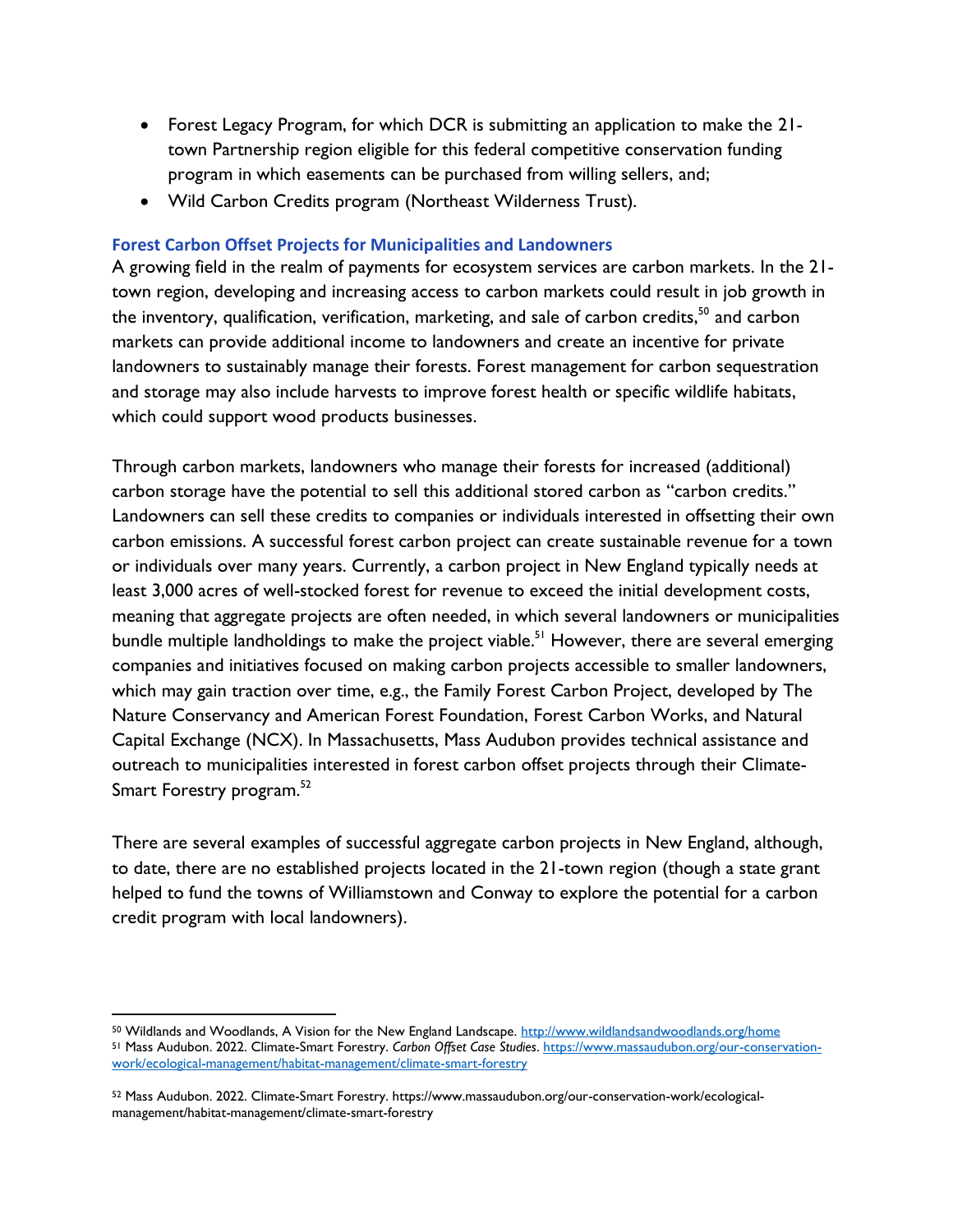Initiated in 2014 by the cities of Holyoke, West Springfield, and Westfield, the Tri-City Carbon Sequestration program, centered at Bear Hole Reservoir, is the first municipal aggregate carbon project in the U.S.<sup>53</sup> The project covers 13,500 acres of forest and reservoir land and is expected to offset about 242,000 tons of carbon and generate more than \$2 million in income for the cites between 2019 and 2029.<sup>54</sup>

In Vermont, the Cold Hollow Carbon project, initiated in 2019, has been a successful aggregate project involving 10 private landowners and covering 7,500 acres.<sup>55</sup> Landowners are expected to receive \$25-\$47 per acre from an initial carbon credit sale, and revenue from carbon storage sales will be shared among participants based on acreage, stocking levels, and harvests, with a small percentage allotted to Vermont Land Trust, the administrator of the project.<sup>56</sup>

# **Tourism**

Tourism is an important component of the economy in Berkshire and Franklin Counties and in the 21-town region. In 2018, visitors to Berkshire and Franklin Counties spent roughly \$535 million in expenditures, generating \$16 million in local tax receipts.<sup>57</sup> The majority of spending occurred in Berkshire County, which attracts an estimated 2.6 million visitors a year.<sup>58</sup> Travelgenerated employment for both counties amounted to 4,400 jobs, with a total payroll of \$137.6 million. Tourism-related expenditures and employment within the two counties represented approximately 2.6% of expenditures and 3.5% of employment statewide.<sup>59</sup>

The Massachusetts Office of Travel and Tourism provides state funds to Regional Tourism Councils (RTCs) through its Regional Grant Program. In 2019, \$362,964 in grants were allocated to the Berkshire RTC and \$176,360 to the Franklin RTC. The program requires that RTCs match all grants with a minimum of one-to-one nongovernmental funds.

In a visitor survey conducted by the Berkshire Visitors' Bureau, scenic beauty was the principal reason 88% of all visitors cited for having selected the region as their destination, and 42% of visitors engaged in some form of outdoor recreation during their stay.

<sup>53</sup> Kinney, Jim. *West Springfield, Holyoke, Westfield Anticipate \$2M from Carbon Credit Program Preserving Forests, Watershed*. MassLive. July 15, 2019.

<sup>54</sup> Mass Audubon. 2022. Climate-Smart Forestry. *Carbon Offset Case Studies*. https://www.massaudubon.org/our-conservationwork/ecological-management/habitat-management/climate-smart-forestry <sup>55</sup> Ibid.

<sup>56</sup> Ibid.

<sup>57</sup> Massachusetts Office of Travel & Tourism, 2019 Annual Report (published May 2020).

<sup>58</sup> Housatonic Heritage. 2021. Berkshire Visitors Bureau. [https://housatonicheritage.org/Places/berkshire-visitors-bureau-the](about:blank)[berkshires-in-western-massachusetts/](about:blank)

<sup>59</sup> Massachusetts Office of Travel & Tourism, 2019 Annual Report (published May 2020).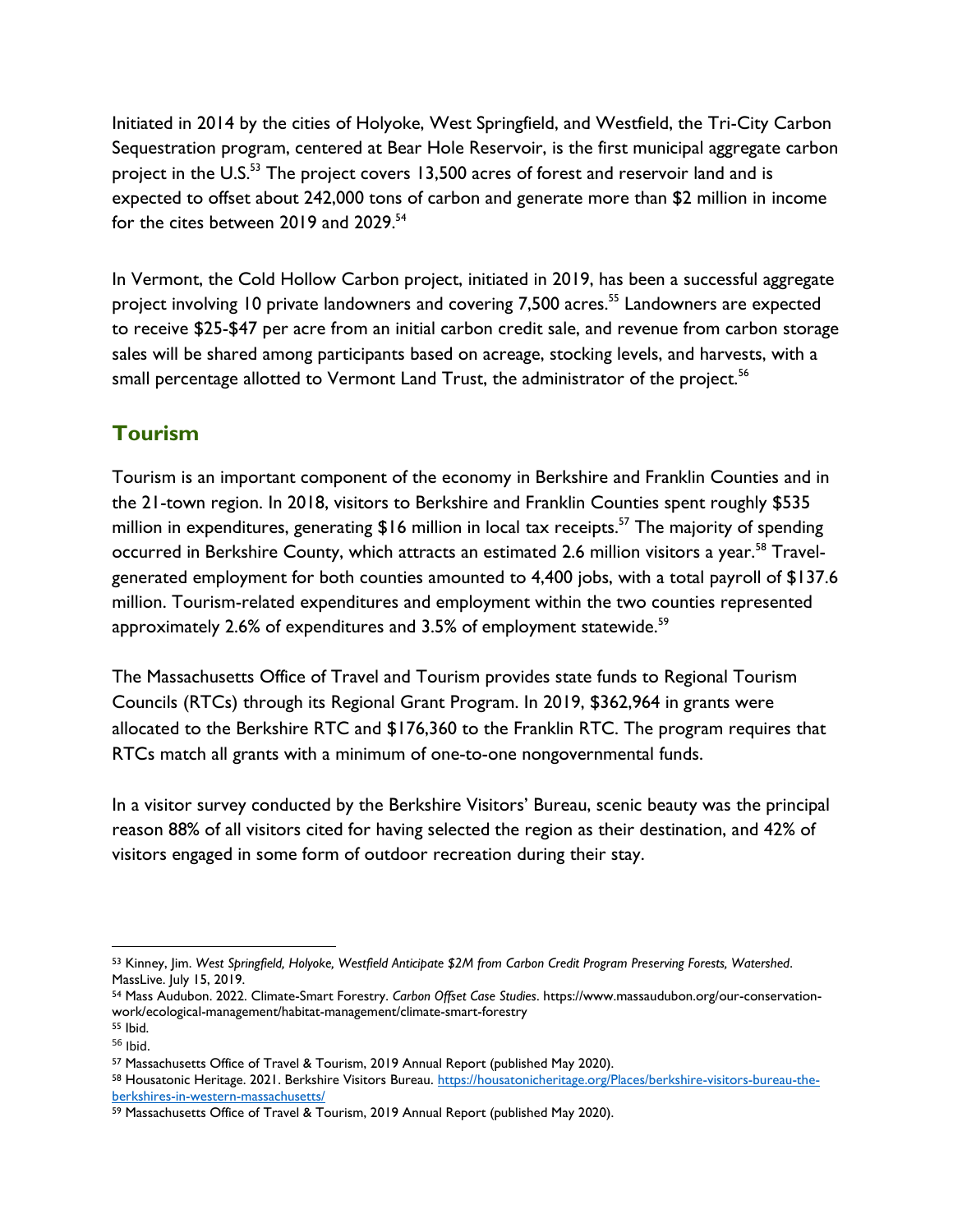The 21-town region provides an array of outdoor recreation options for visitors and residents on state-owned lands, municipal, non-profit and land trust properties, and on private properties that allow for public access. Activities include bird watching, hiking, cross-country skiing, snowshoeing, hunting, snowmobiling, kayaking and canoeing, fishing, swimming, camping and mountain biking. Maintaining properties and balancing recreational use demands remain a challenge for state and other conservation agencies to sustain. Growing and enhancing the network of recreational offerings will require a strategy for ensuring maintenance is sustainable over the long term.

The region contains segments of three long-distance hiking trails, including the Appalachian National Scenic Trail (AT), which sees 2 to 3 million visitors on its various stretches from Georgia to Maine each year. Recreation companies also contribute greatly to the recreational assets of the region. The three largest recreation companies in Charlemont collectively attract approximately 120,000 to 145,000 visitors to town each year. $^{60}$ 

#### **Potential Impacts of Increasing Forest-Based Tourism in the 21-Town Region**

A potential advantage of increasing forest-based tourism in the region includes stimulating local economies by bringing in outside dollars, which in turn will benefit both recreation and tourism businesses as well as a variety of other businesses that support those industries. Towns would benefit through increased tax revenues, and residents would gain greater access to recreational and cultural amenities.<sup>61</sup>

Tourists to rural areas are looking for a broader experience that combines outdoor recreation with quality accommodations, shopping, and cultural opportunities.<sup>62</sup> This type of tourism potentially supports the preservation and enhancement of rural communities' quality of place, which can both attract more visitors and benefit existing residents.<sup>63</sup> The quality of the natural environment plays a key role in drawing visitors to rural areas.

Participants at Partnership outreach meetings in 2013 and 2014 expressed the need to better market the region to tourists; participants were also interested in having a visitor center where local wood products could be marketed. Keeping recreational tourists in the area longer to support local businesses and improving tourism infrastructure and access to some recreational sites were also identified as needs. At the same time, some communities were concerned about

<sup>60</sup> *Town of Charlemont Economic Development Chapter*. September 2011.

<sup>61</sup> Reeder, Richard J., and Dennis M. Brown (2005). *Recreation, Tourism, and Rural Well-Being*. United States Department of Agriculture Economic Research Service. Economic Research Report Number 7. <sup>62</sup> Ibid.

<sup>63</sup> Reilly, Catherine J., and Henry Renski (2007). *Place and Prosperity*. Maine State Planning Office. Prepared for Governor's Council on Maine's Quality of Place.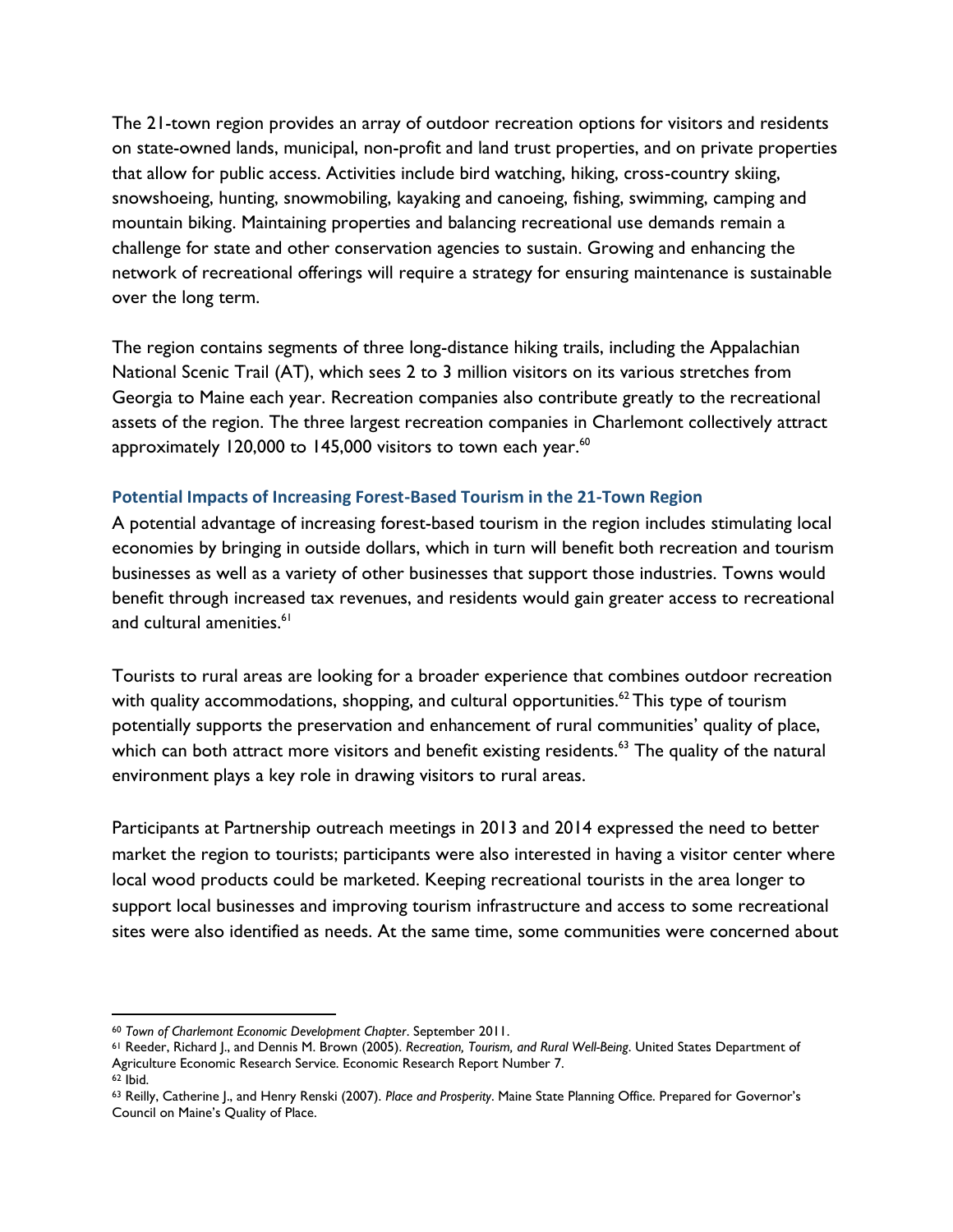how an influx in tourists would impact the character of their town, and that towns don't have the capacity to deal with emergencies, traffic, and other issues that may arise from more visitors.

While increased access to and promotion of natural amenities can lead to increased tourism and economic growth, at the same time the integrity of the natural resource must be protected in order to sustain a healthy tourism industry into the future. The region would appear to need a balanced, and sustainable, management of tourists as well as of the natural landscape they interact with. In addition, jobs in the tourism industry are typically seasonal, and have traditionally been low wage, although this may be changing due to shifting tourist demands towards higher-quality experiences.<sup>64</sup>

### **Recreation**

#### **Recreational Assets in the 21-Town Region**

The Franklin Regional Council of Governments completed a recreational assets inventory and mapping project in 2021, focused on the MTWP region. Recreational sites were inventoried by town, with acreage, public access information, handicapped accessibility, and specific recreation types tabulated. Sites included state- and town-owned recreational areas, wildlife management areas, and properties owned by land trusts, as well as campgrounds, school grounds and athletic fields, playgrounds, picnic areas, and boat launches. 185 recreational sites were identified in the MTWP region, covering approximately 93,393 acres. The public has access to a diverse array of outdoor recreational opportunities through these sites. Opportunities include, but are not limited to: bird watching, disc golf, camping, cross-country skiing, downhill skiing, fishing, golf, hunting, hiking, rock climbing, mountain biking, paddling (kayaking and canoeing), snowshoeing, and swimming.

As part of the project, broad issues and needs were identified concerning recreational resources in the region. This included needs for:

- Trail maintenance to improve issues like degraded trails and inconsistent or faded trail markings;
- Improvements to and expansion of parking areas;
- Paving and signs at some boat launches;
- More public restrooms and waste management facilities;
- Additional Americans with Disabilities Act (ACA) accessible recreational facilities;
- Improvements to playgrounds;
- More on-site information available for visitors;

<sup>64</sup> Vail, David (2010). "Economic Development Investments to Realize Rural Maine's Tourism Potential." Maine Center for Economic Policy. Augusta, Maine. *Choices*, Volume XI, No. 7. http://www.mecep.org/publications.asp.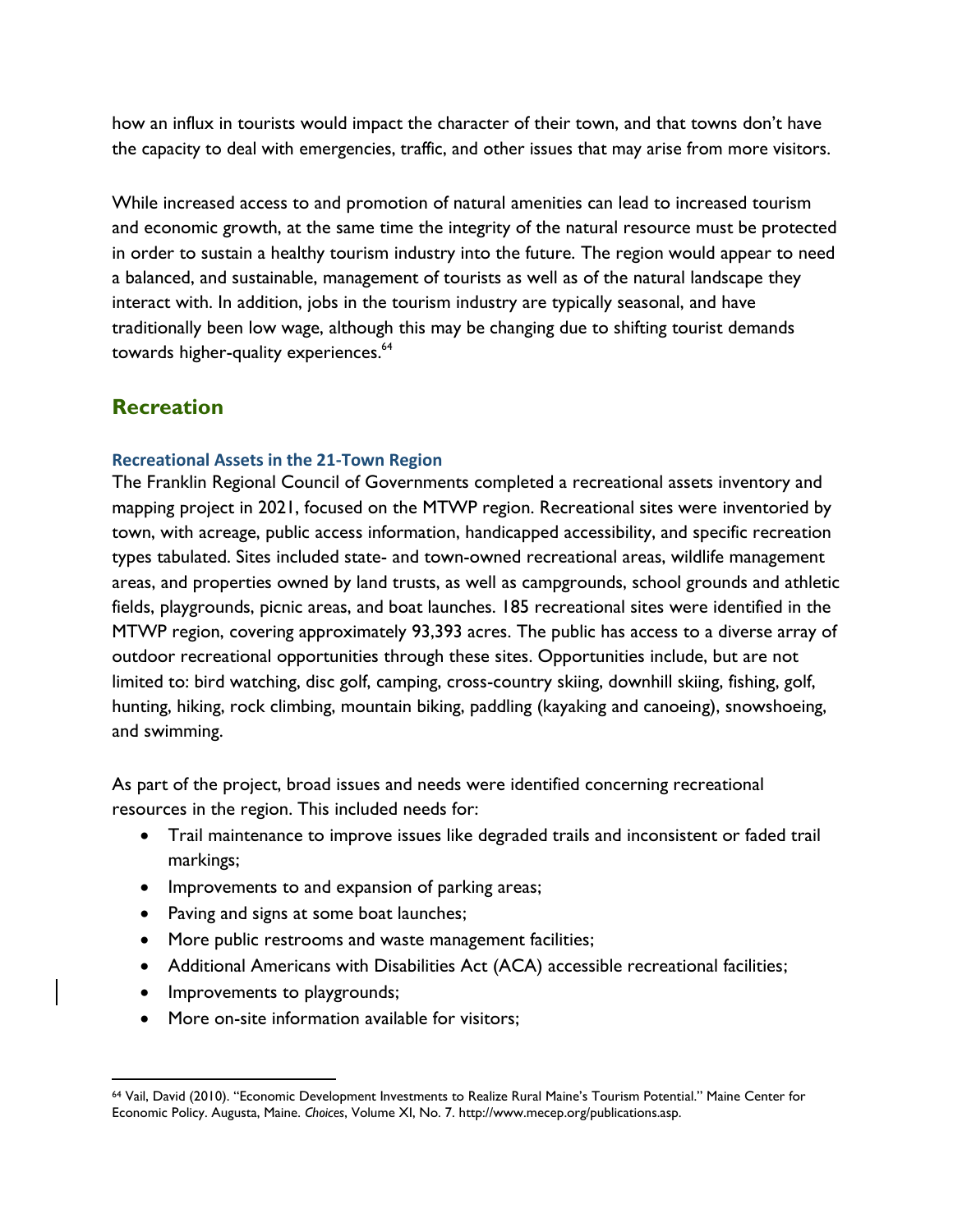- Online maps and consistent signage for state properties managed by Department of Fish and Wildlife and Department of Conservation and Recreation;
- More information about recreation opportunities, rules, regulations, and accessibility on town websites;
- Better cellular service in some areas;
- Improved options for using public transit to reach recreational sites, such as shuttling from parking lots.

### **Summary and Key Findings**

- Forests play an important role in the region's economy, and have done so for generations. A focus on rural economic development could benefit the region's communities, forestry industry, and support the sustainable management of forests.
- Response to public outreach shows strong support for pursuing natural resource-based economic development consistent with the 21-Town region's rural character, which could serve as a model for other rural regions experiencing similar issues.
- Over the last 10-15 years, jobs within the wood product and paper manufacturing industries declined in the State and 21-Town region. At the same time Massachusetts imports 98% of its wood products from out-of-state. An opportunity exists to increase the amount of wood that is sustainably harvested, processed, and used within the State and region, resulting in business and job growth, reduced transportation costs and environmental impacts, and improved forestry.
- The 21-town region has a higher concentration of employment in forest product jobs than the State, representing an opportunity to build upon the industry in the region. Funding and technical assistance through could provide support for the forest products industry, such as assistance for local sawmills and loggers to upgrade equipment, help develop more local markets for low-grade wood and other wood products, and assist marketing efforts of wood product businesses.
- Forests provide a wide range of ecosystem services, such as clean air and water that have tremendous economic value. Support and technical assistance in accessing or developing ecosystem services markets, such as carbon markets, could provide job growth, increase income to landowners, provide an incentive to sustainably manage forests, and contribute to forest products businesses.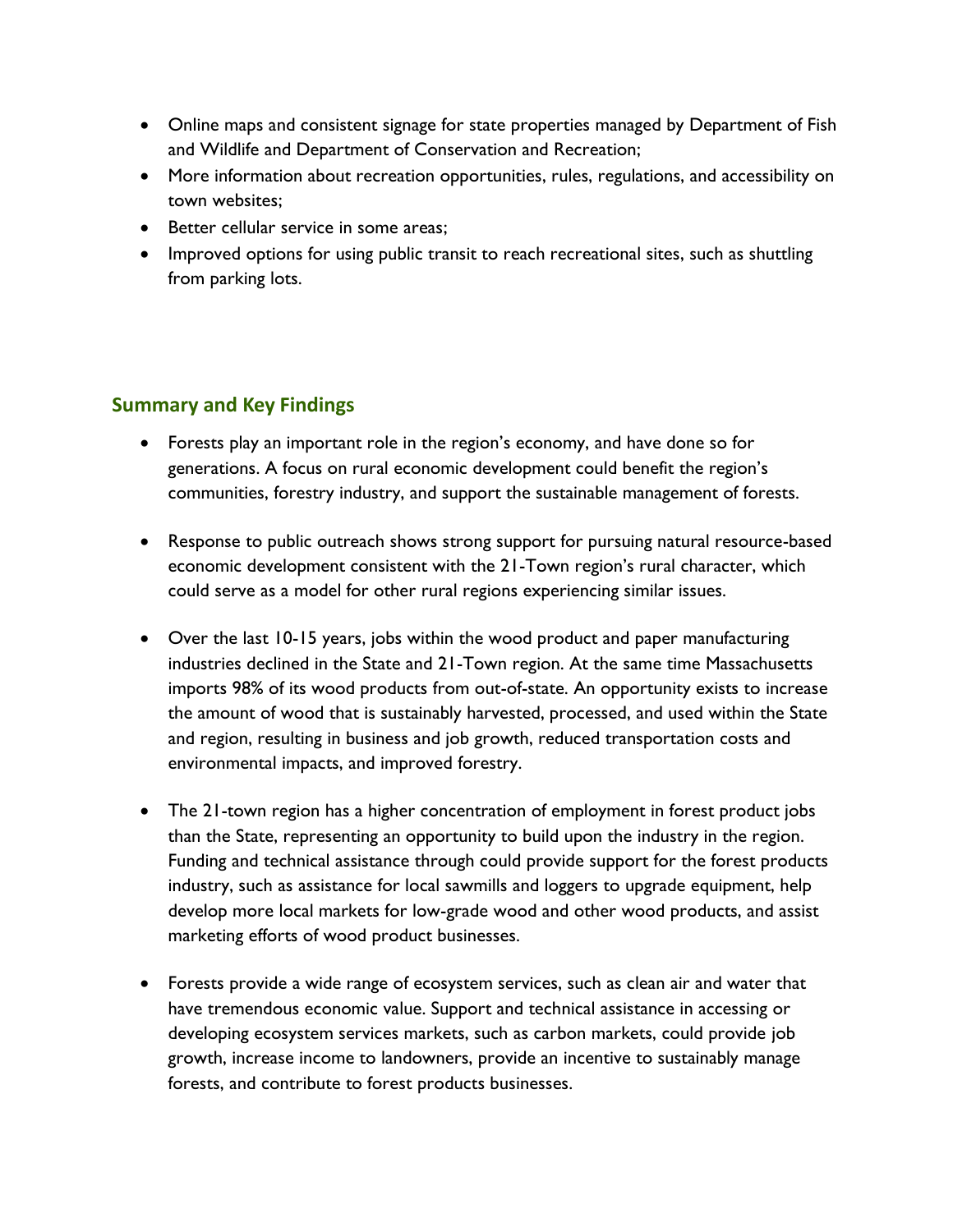• Increasing forest-based tourism in the 21-town region could result in an influx of dollars into the local economy, support for recreation and tourism businesses, an increase in local tax revenues, and improved recreational amenities for residents. There is a need for better marketing of the region to help keep recreational tourists in the area longer. Improved tourism infrastructure and access to recreation sites is also needed.

### **MTWP STANDING COMMITTEE: Natural Resource-Based Economic Development**

After meeting five times over the course of 2021, this Committee of the Board, chaired by Board member Andrew Kawczak of the Hoosic River Watershed Association, voted to include the following potential activities on a list of job-creating activities or projects that could be pursued in the coming years.

# **Potential Programs/Projects for Further Study**

Note: All these ideas would require additional evaluation and assessment for: usefulness, market forces/prices, transportation/energy/manufacturing costs, environmental/safety issues, sustainability, employment value, funding and finally - MTWP and community acceptance.

#### Sustainable Forestry and Wood Products related

- Supporting existing sawmills and forest products businesses in the region
- Protecting /promoting rural jobs among foresters, loggers and sawmill operators
- Creating or piloting a forest viability program that would include business advising and succession planning for woodland owners;<sup>65</sup>

#### Waste wood related

- Fuel after wood debris re-sizing such as direct heat in wood processing facilities?
- Wood Mulch?
- Animal Bedding?
- Oriented Strand Board (OSB) (low quality plywood) raw stock/ production?
- Raw stock/production for engineered laminated beams?
- Small wood items (e.g., dowels, stakes, etc.)?
- Disposable wood items (e.g., matches, tooth picks, chopsticks)?

<sup>&</sup>lt;sup>65</sup> Vermont Farm & Forest Viability Program: [https://www.vhcb.org/viability](about:blank)